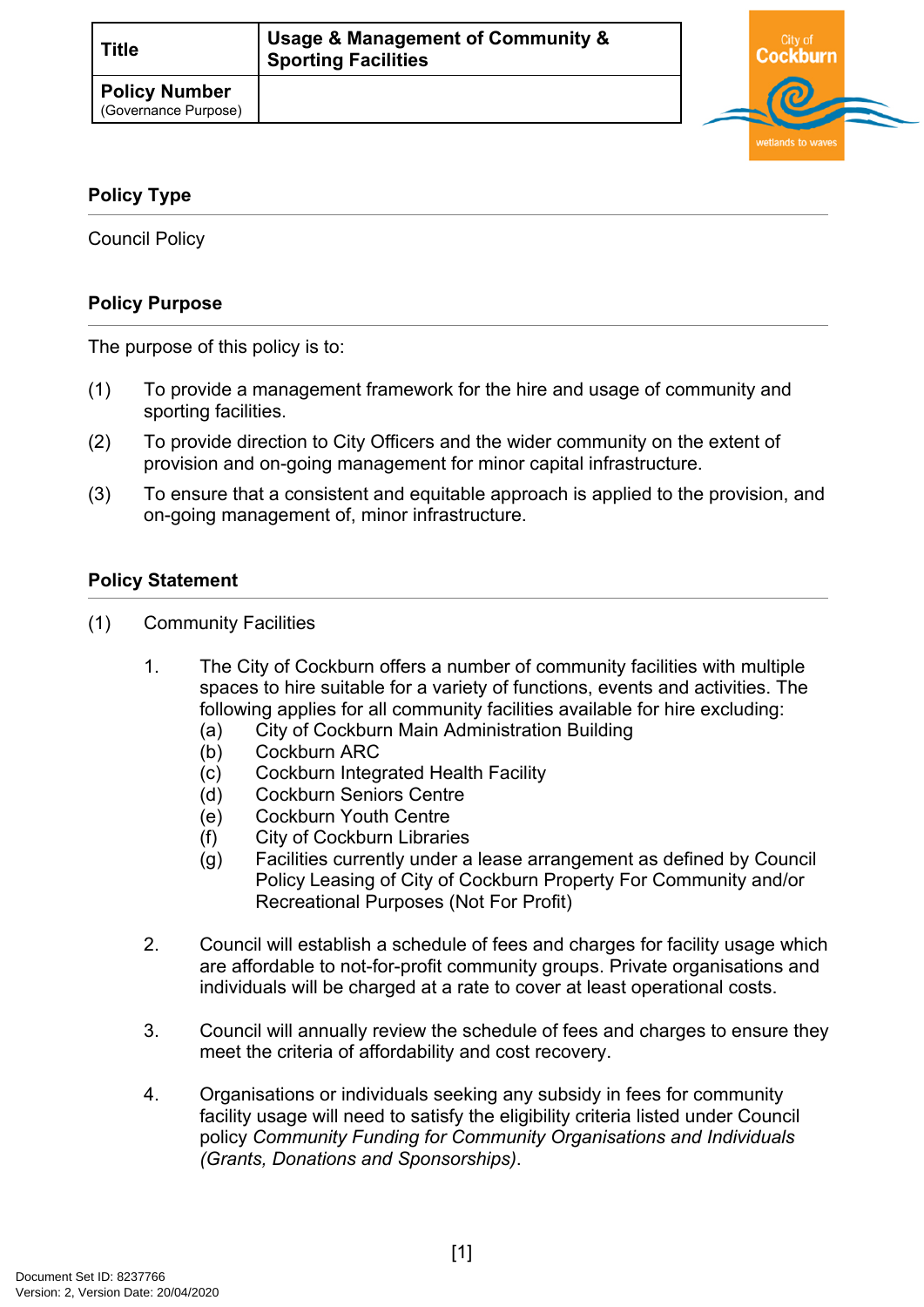

- 5. The City of Cockburn Administration will develop and regularly review operational conditions of hire which are consistent with relevant legislation and Local Laws.
- (2) Community Sporting Facilities
	- 1. The City of Cockburn offers a number of community sporting facilities that support organised sport and recreation clubs and the wider community. These include active reserves and supporting infrastructure such as toilets, change rooms, clubrooms and multi-purpose community facilities. These facilities are subsidised for both juniors and seniors, while juniors are subsidised at a higher percentage with a view to improve participation.
	- 2. There are four management options available to ensure these facilities are well maintained and utilised including:
		- (a) Lease Agreement.
		- (b) User Management (Licence) Agreement.
		- (c) Seasonal Usage Agreement.
		- (d) One-off hire arrangement.
	- 3. With regard to the management options in (2) 2, the following applies:
		- (a) Lease agreements are dealt with under Council's Policy *Leasing of City of Cockburn Property for Community and/or Recreational Purposes (Not for Profit).*
		- (b) Non-incorporated clubs/associations/groups will not be permitted to enter into any agreement with the City.
		- (c) The City's preference for the management of sporting clubrooms and multi-purpose community facilities is under a User Management (Licence) Agreement or a Seasonal Usage Agreement with an Incorporated Sporting or Recreation Club/Association.
		- (d) Where a User Management (Licence) Agreement, Seasonal Usage Agreement and/or One-off Hire Arrangement are/is entered into, charges would apply in accordance with the Council's adopted annual fees and charges schedule.
		- (e) The statements that apply for any request for Sporting Related Minor Capital Infrastructure also apply for any request for the provision or upgrade of Community Sporting Facilities.
- (3) Passive Reserves
	- 1. The City has passive reserves available for the community to use. The following applies in relation to access:
		- (a) Passive reserves are unable to be hired for exclusive use in a particular time period.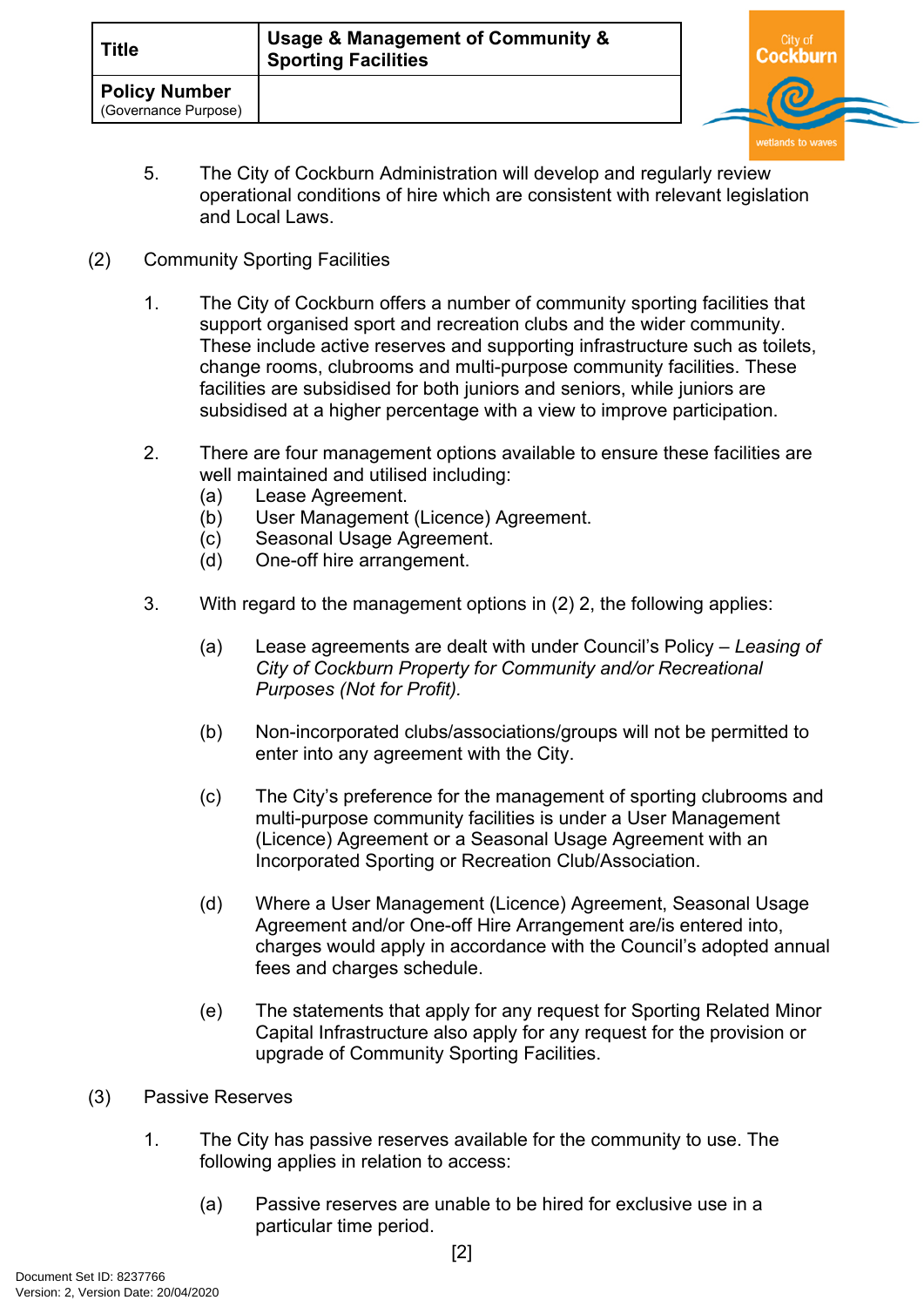

- (b) Access to areas is on a first come first serve basis. This includes BBQ's and Playground equipment.
- (c) Users seeking to utilise passive reserves for an event should notify the City to minimise disruption on their planned activities (e.g. conflicts with other events, irrigation, maintenance or works) and to ensure users comply with all relevant legislation and related City policies.
- (d) Council in its schedule of fees and charges will apply an administrative fee for the facilitation of services post notification that minimise disruption on passive reserve usage for events.
- (e) The City of Cockburn Administration will develop and regularly review operational conditions of hire which are consistent with relevant legislation and Local Laws.
- (4) Sporting Related Minor Capital Infrastructure
	- 1. The City receives various requests for the provision and/or upgrading of sporting related minor capital infrastructure on land owned or managed by the City. The following applies for all requests and subsequent installation or construction (unless otherwise specified):
	- 2. All requests should provide the background and rationale for the proposal.
	- 3. Requests will be initially directed to the City's Minor and Major Capital Works Grants Program (where applicable).
	- 4. All projects should clarify whether planning or building approvals are required with the relevant department.
	- 5. All projects, where relevant, should meet the appropriate Australian **Standards**
	- 6. Community consultation may be required as part of the delivery process as determined by City Officers.
	- 7. Items that are fixed or are in-situ will be owned by the City and will become a City asset. Subsequently, they will also be maintained by the City unless otherwise specified.
- (5) Sports Floodlighting
	- 1. LED is the preferred luminaire for floodlighting a sporting reserve.
	- 2. The minimum standard for new provision of floodlights will be as described in the relevant Australian Standard for club training level.